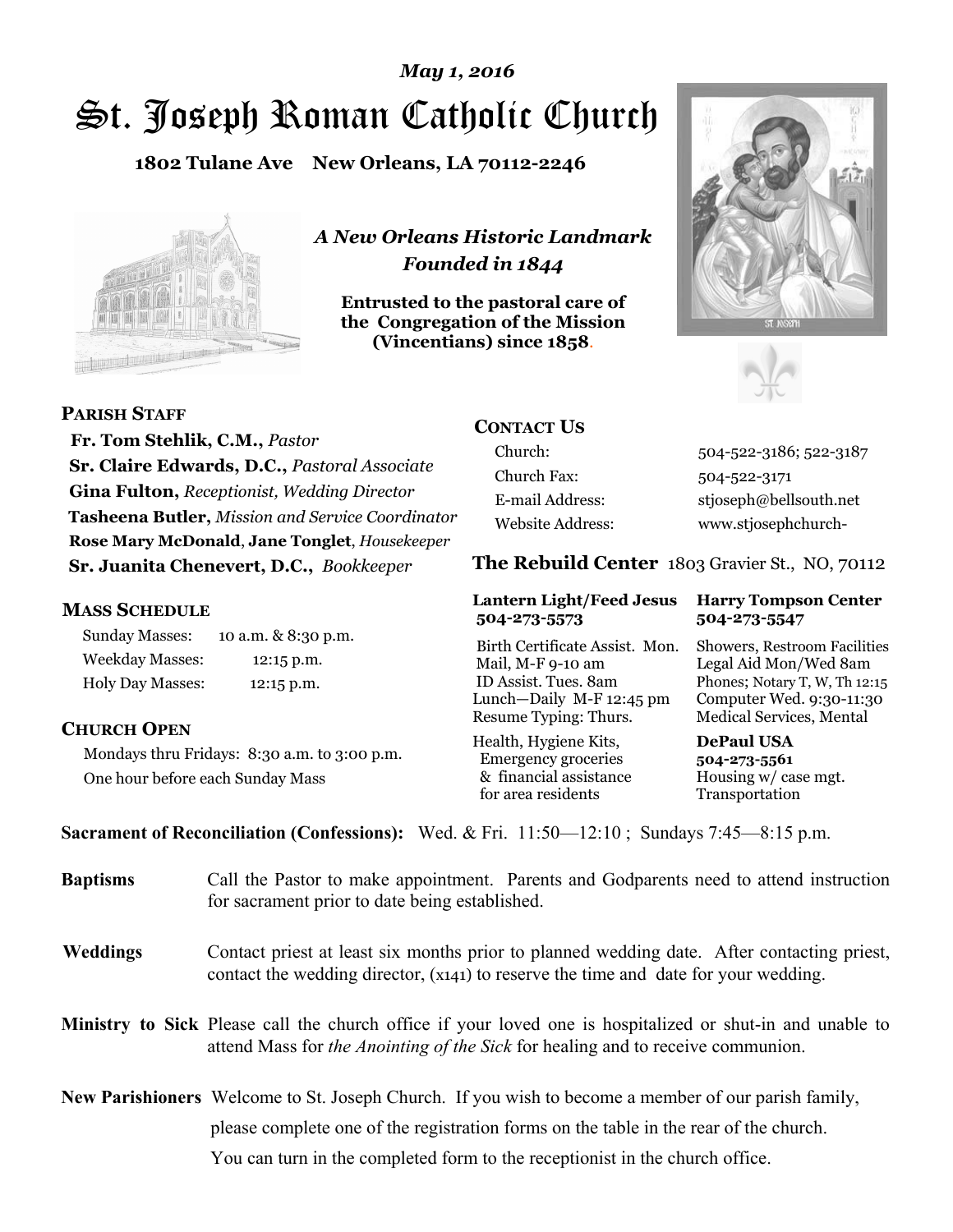# **Sixth Sunday of Easter May 1, 2016**



 **10:00 am Mass: Joe Mendoza (+), Al & Liz Servin (+); John Hance (+); David Cochiara (+)**

#### **8:30 pm Mass: St. Joseph Parishioners and Benefactors**

 Monday, May 2, 2016—*St. Athanasus* 12:15 p.m. **Austin D'Alfonso; Brian D' Alfonso** Tuesday, May 3, 2016— *Sts. Phillip & James* 12:15 p.m. **Mother Angelica (+); Betty Bell (+)** Wednesday, May 4, 2016—

 12:15 p.m. **Gabe Barkate (+); Emilo J. Dupre (+)** Thursday, May 5, 2016—*40 Days After Resurrection*

12:15 pm **Vonnie Hance and John Hance (+)** 

3:00 pm **Sr. Vera Butler, PVVM; Poor & Suffering** 

Friday, May 6, 2016—

#### **READINGS FOR THE WEEK**

*Sunday, May 1*….. **One in Faith #1022** Monday: Acts 16:11-15; Ps 149; Jn 15:26—16:4 Tues.: 1 Cor.15:1-8; Ps 19:2-5; Jn 14:6-14 Wed.: Acts 17:15, 22—18:1; Ps 148; Jn 16:12-15 Thurs.: Acts 18:1-8; Ps 98:1-4; Jn 15:9-11 Friday: Acts 18:9-18; Ps 47:2-7; Jn 16:20-23 Saturday: Acts 18:23-28; Ps 47:2-9; Jn 16:20-23 Sunday: Acts 1:1-11; Ps 47:2-3, 6-9; Eph 1:17-23; Lk 24:46-53

#### **YOUR PRAYERS ARE ASKED FOR THE FOLLOWING PARISHIONERS AND THEIR FAMILY MEMBERS, WHO ARE IN NEED OF HEALING:**

| Sarah Hollier-Watkins               | Karen McCoy   | Terry Eggleston         | Sr. Kathleen Driscoll, DC | Gabriel Faircloth     |
|-------------------------------------|---------------|-------------------------|---------------------------|-----------------------|
| <b>Bob Smothers</b>                 | Landy Lanza   | Charlie & Joanne Slocum | Sara Marino               | Ben Eble III          |
| Heather Faircloth                   | Juanita Ware  | Jody Nicely             | Marshall & Marion Vaughn  | Willie Arnaudville    |
| BabyArlyn Cronk-Gebbia Shelia Jones |               | Lawrence Brown          | Mike Mullin               | Clarke Bordelon       |
| Mary Willis                         | Mamie Brown   | LaDonna Finch           | <b>Connel Batiste</b>     | Fr. Lou Franz, CM     |
| Frances Fiegler                     | Linda Elwood  | Pat Reese               | Mel & Gaspar Schiro       | Donna Moore           |
| Regina Pichoff                      | Pippy Sanders | Tina Roderfeld          | Allen Maldonado           | Baby Juliana          |
| Lynn Williams                       | Isaac Thomas  | Bennett Joseph, Jr.     | Priscilla Martin          | <b>Anthony Blaise</b> |

#### **SANCTUARY CANDLE AND MASS INTENTIONS**

The Sanctuary Candle is burning this week to pray for **Michael Wallace.** If you would like to reserve a date to burn the Candle in memory of someone or for a special intention, please call the church office (522-3186). The Sanctuary Candle offering is \$15 for 14 days. The offering for Mass intentions is \$5.00 per Mass.

AMORIS LÆTITIA FROM THE HOLY FATHER, FRANCIS

 We need is a more responsible and generous effort to present the reasons and motivations for choosing marriage and the family, and in this way to help men and women better to respond to the grace that God offers them. 36. We also need to be humble and realistic, acknowledging that at times the way we present our Christian beliefs and treat other people has helped contribute to today's problematic situation. Then too, we often present marriage in such a way that its unitive meaning, its call to grow in love and its ideal of mutual assistance are overshadowed by an almost exclusive insistence on the duty of procreation. Nor have we always provided solid guidance to young married couples, understanding their timetables, their way of thinking and their concrete concerns. At times we have also proposed a far too abstract and almost artificial theological ideal of marriage, far removed from the concrete situations and practical possibilities of real families. This excessive idealization, especially when we have failed to inspire trust in God's grace, has not helped to make marriage more desirable and attractive, but quite the opposite. (Chapter 2, 35, 36)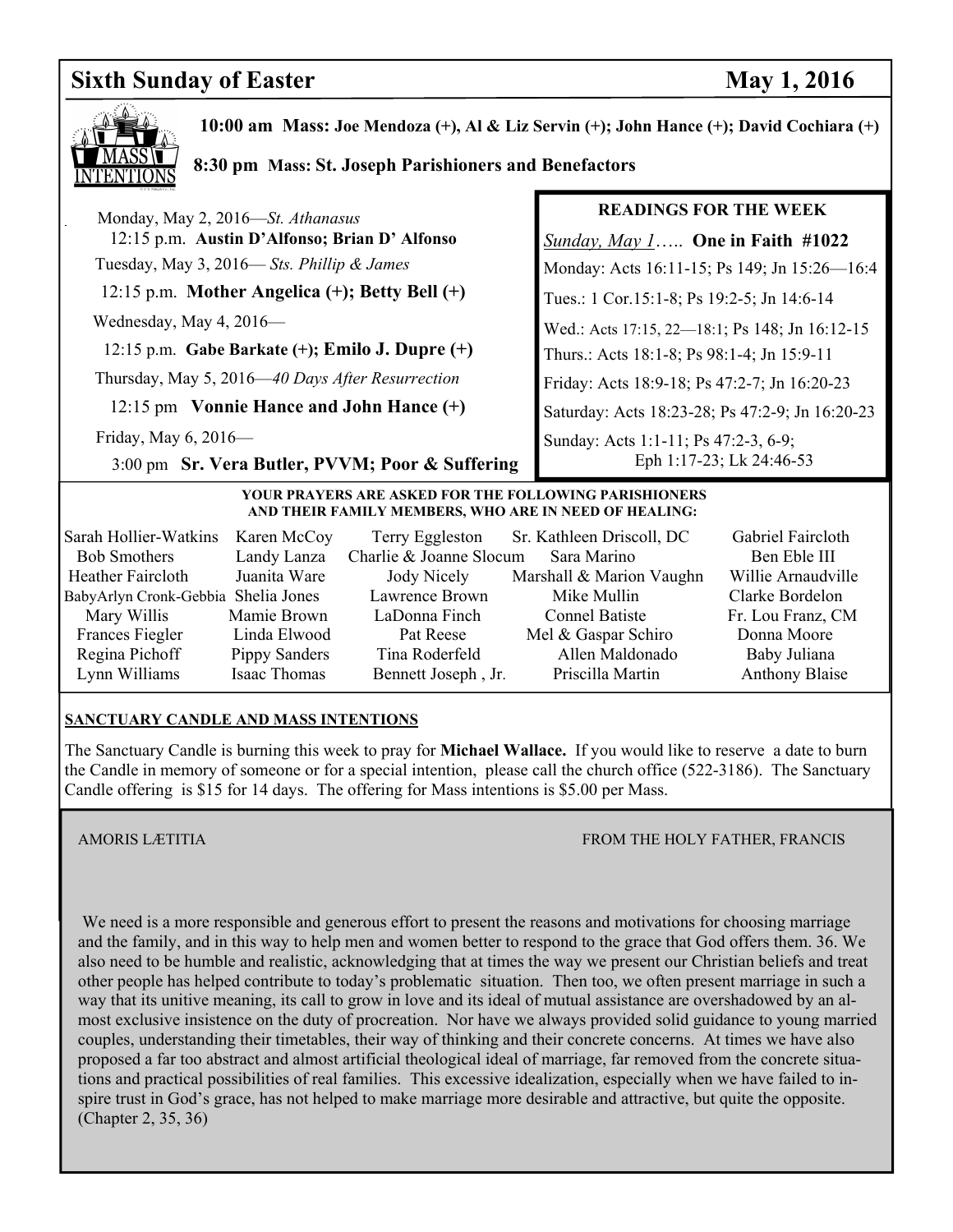And they returned with great joy, and were continually in the temple blessing God. *Luke 24:52* 

| <b>PARISH CALENDAR</b>                                                                       | <b>TREASURE &amp; STEWARDSHIP</b>                   |
|----------------------------------------------------------------------------------------------|-----------------------------------------------------|
| May 7 Whitney Plantation, Trip leaves in the morning. More info.<br>to come $+$ signup sheet | <b>Sunday Collection April. 24, 2016 \$4,612.00</b> |
| May 8 Mother's Day Bake Sale sponsored by Marian Sodality                                    |                                                     |
| May 29 Golden Anniversary 10:00am Fr. Louie Arceneaux, CM                                    | Thank you for your generosity                       |

**First Communion**: Congratulations to Spencer Waguespack who will receive his First Communion today with members of his class today at Immaculate Conception Church on Baronne Street in New Orleans!

**Mother's Day Bake Sale**: The Marian Sodality needs volunteers to bake something sweet for their Mother's Day Bake Sale Fund Raiser on Sunday, May 8, 2016. Your generosity and creativity is much appreciated!

**Jubiliarians**: Congratulations to the *Daughters of Charity* who are celebrating their anniversaries next Sunday: **Sr. Mary Paule Vardigan DC** (80 years); **Sr. Kathleen Driscoll, DC** (50 Years); **Sr. Bonnie Hoffman, DC** (50 Years)!!!



# **Pope Francis' April Intentions**

**Universal:** That in every country of the world, women may be honored and respected and that their essential contribution to society may be highly esteemed.

**Evangelization:** That families, communities, and groups may pray the Holy Rosary for evangelization and peace.

Congratulations to all who made their Confirmation on March 29th:

 *Hannah, Louie, Langston*, *Michael, Mitch and Tommy.*

### **TODAY'S READINGS**

**First Reading** — The question of exactly what is necessary for salvation (Acts 15:1-2,22-29).

**Psalm** — O God let all the nations praise you! (Ps. 67).

**Second Reading** — John is given a vision of the holy city, the new Jerusalem (Revelation 21:-14, 22-23).

**Gospel** — Peace I leave with you; my peace I give to you another (John 14:23-29).

# **THE WORKING OF THE HOLY SPIRIT**

Anyone who has seen a loved one off to a new adventure knows how difficult it is to rejoice, even when we are optimistic about their future. So, we can imagine how difficult it must have been for the disciples to rejoice in Jesus' departure.

Today's Gospel is part of Jesus' last supper discourse, recorded only by John. Jesus announces to his friends that he must go to the Father, and they should rejoice in this. To help them through this, Jesus gives his disciples his gift of peace and promises them the Advocate.

From our privileged position in history, we can see that all that Jesus promises comes to pass. The Church has grown and still exists on this earth because of the abiding Spirit. But living by the Spirit and entering into the peace of Christ is no small task. Jesus is realistic about the costs of discipleship. And, mercifully, he is also clear about its rewards.

#### **CHARTER FOR THE PROTECTION OF CHILDREN AND YOUNG PEOPLE**

In response to the Charter for the Protection of Children and Young People from the United States Conference of Catholic Bishops, the Archdiocese of New Orleans continues to make the Hot Line available for anyone who has been hurt or sexually abused by anyone who works for the Church. The Hot Line continues to be available; the number is (504) 522-5019. In continuing our commitment to support and to heal, we invite and encourage individuals who have been hurt or sexually abused recently or in the past by clergy, religious or other employees of the Archdiocese to call our Hot Line. The Hot Line is available 24 hours a day and your message will be received confidentially by a trained mental health professional. In addition, anyone can make a direct call during regular business hours to the Victims' Assistance Coordinator at (504) 861-6253